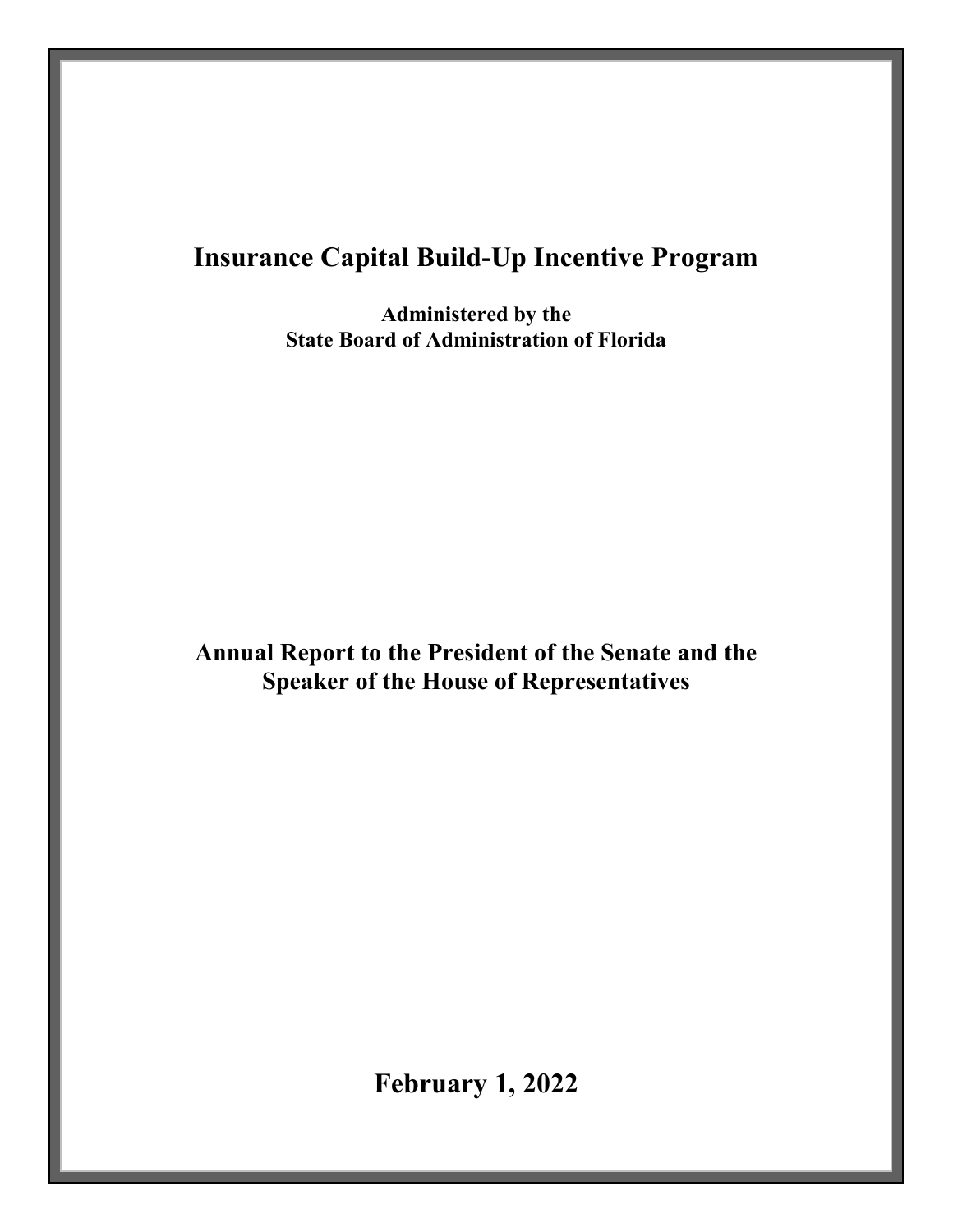# **Insurance Capital Build-Up Incentive Program**

# **Annual Report to the President of the Senate and the Speaker of the House of Representatives**

## **Purpose and Scope**

Section 215.5595(9), Florida Statutes, requires the State Board of Administration to submit a report to the President of the Senate and the Speaker of the House of Representatives by February 1st of each year as to the results of the Insurance Capital Build-Up Incentive Program and each insurer's compliance with the terms of its Surplus Note.

## **Introduction & History**

The Insurance Capital Build-Up Incentive Program ("Program"), administered by the State Board of Administration ("SBA" or "Board"), was created by s. 215.5595, F.S. (the "Statute") for the purpose of providing an incentive for investors to commit additional capital to Florida's residential insurance market and to write a minimum level of premiums for residential hurricane coverage.

In 2006, the Legislature appropriated \$250 million in nonrecurring funds from Florida's General Revenue Fund for the Program. The Legislature specified that \$2.5 million (or 1 percent of the appropriated amount) was to be set aside to pay the administrative costs and fees incurred during the duration of the Program, leaving \$247.5 million available to loan to insurers pursuant to the Program.

The SBA approved an emergency rule (Rule 19ER06-3, F.A.C.) on May 31, 2006, to implement the Program. The emergency rule was subsequently incorporated into Rule 19-15.001, F.A.C., which was later repealed on October 2, 2011, as the rule was no longer necessary. The emergency rule established time frames for insurers to submit their application under the Program. The first time frame was June 1 to June 15, 2006. The second time frame was June 16 to July 1, 2006. The final time frame was July 2, 2006 to June 1, 2007. Upon receiving the first set of applications, the SBA, in consultation with the Florida Office of Insurance Regulation ("OIR"), reviewed applications, focusing on the financial condition of the insurer and the insurer's business plan. Applications received during each successive time frame were reviewed only if funds were still available to loan. If more funds were applied for than available, the statute allowed for prioritization by the SBA, but as it worked out, prioritization was unnecessary. The funds requested matched the funds available as some insurers adjusted their request in order to help maximize the benefits of the program. The SBA received a total of 20 applications from insurers requesting approximately \$356 million in Surplus Note proceeds. As illustrated in Table 1 on page 3, a total of \$247.5 million was loaned to 13 insurers. Each insurer submitting an application by July 1, 2006, was required by law to make a contribution of new capital to its surplus at least equal to the amount of the Surplus Note. Those insurers applying after July 1, 2006, were each required by law to make a contribution of new capital to their surplus that was at least twice the amount of the Surplus Note. New capital contributed by each insurer was verified via bank confirmation before Surplus Note proceeds were distributed. The Surplus Notes issued, combined with the total amount of new capital contributed by the companies (\$296 million), created \$543.5 million in new unencumbered capital, allowing insurers to write additional residential property insurance coverage.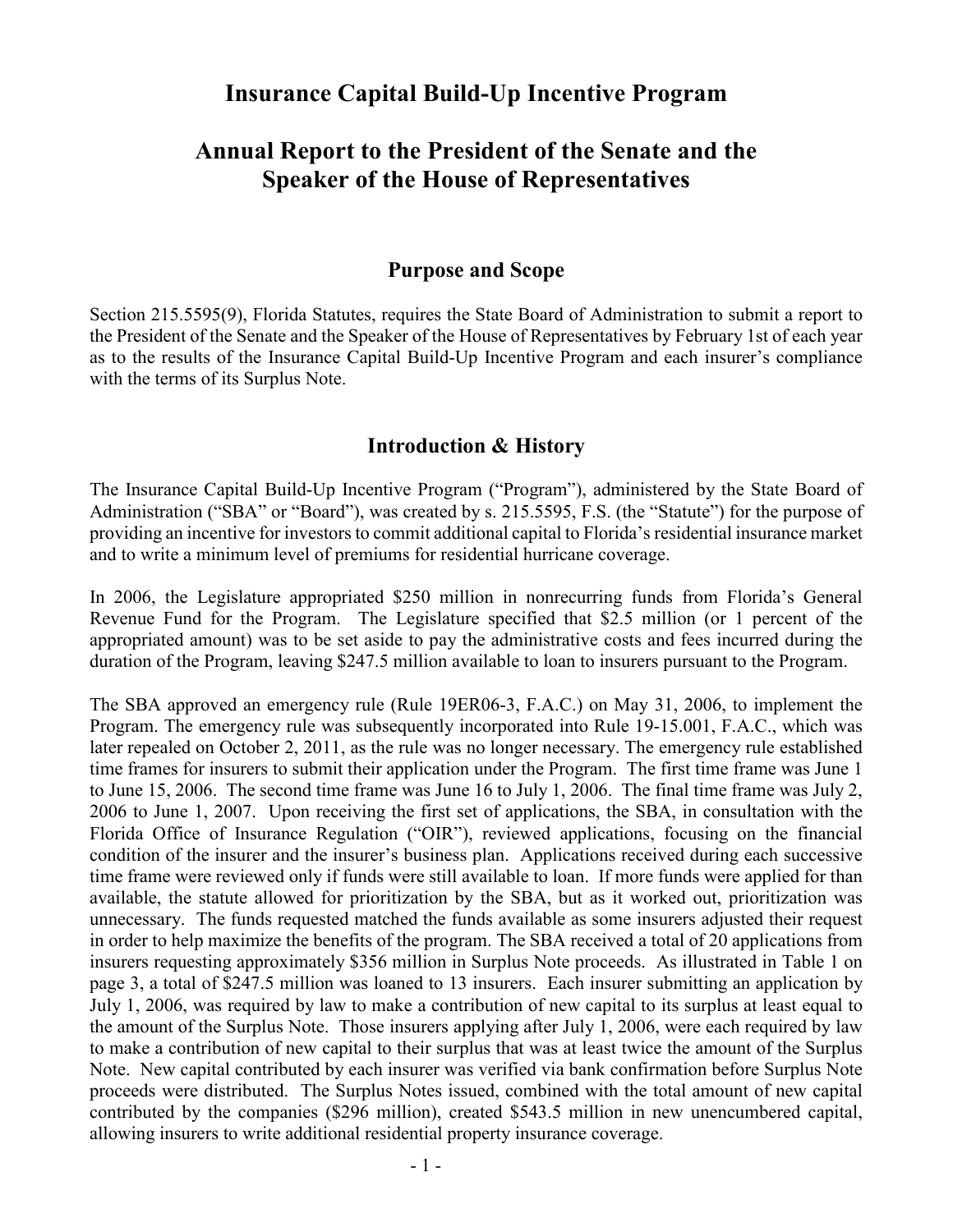# **Terms of Surplus Notes**

(Note: All information is as of January 25, 2022)

The repayment terms of the Surplus Notes are specified in s. 215.5595(2)(f)1., F.S., as follows:

The surplus note must be repayable to the state with a term of 20 years. The surplus note shall accrue interest on the unpaid principal balance at a rate equivalent to the 10-year U.S. Treasury Bond rate, require the payment only of interest during the first 3 years, and include such other terms as approved by the board. The board may charge late fees up to 5 percent for late payments or other late remittances. Payment of principal, interest, or late fees by the insurer on the surplus note must be approved by the Commissioner of Insurance, who shall approve such payment unless the commissioner determines that such payment will substantially impair the financial condition of the insurer. If such a determination is made, the commissioner shall approve such payment that will not substantially impair the financial condition of the insurer.

Under s. 215.5595(11), F.S., enacted in 2011 as part of Chapter 2011-39, Laws of Florida, certain terms of Surplus Notes issued prior to January 1, 2011, were subject to renegotiation, as follows:

If the insurer agrees to accelerate the payment period of the note by at least 5 years, the board must agree to exempt the insurer from the premium-to-surplus ratios required under paragraph (2)(d). If the insurer agrees to an acceleration of the payment period for less than 5 years, the board may, after consultation with the Office of Insurance Regulation, agree to an appropriate revision of the premiumto-surplus ratios required under paragraph (2)(d) for the remaining term of the note if the revised ratios are not lower than a minimum writing ratio of net premium to surplus of at least 1 to 1 and, alternatively, a minimum writing ratio of gross premium to surplus of at least 3 to 1.

Six insurers (American Capital Assurance Corporation, Cypress Property & Casualty Insurance Company, Florida Peninsula Insurance Company, Privilege Underwriters Reciprocal Exchange, Southern Fidelity Insurance Company, and Tower Hill Signature Insurance Company) renegotiated their Surplus Notes under this provision and entered into addenda reducing the term of the Surplus Notes by five years.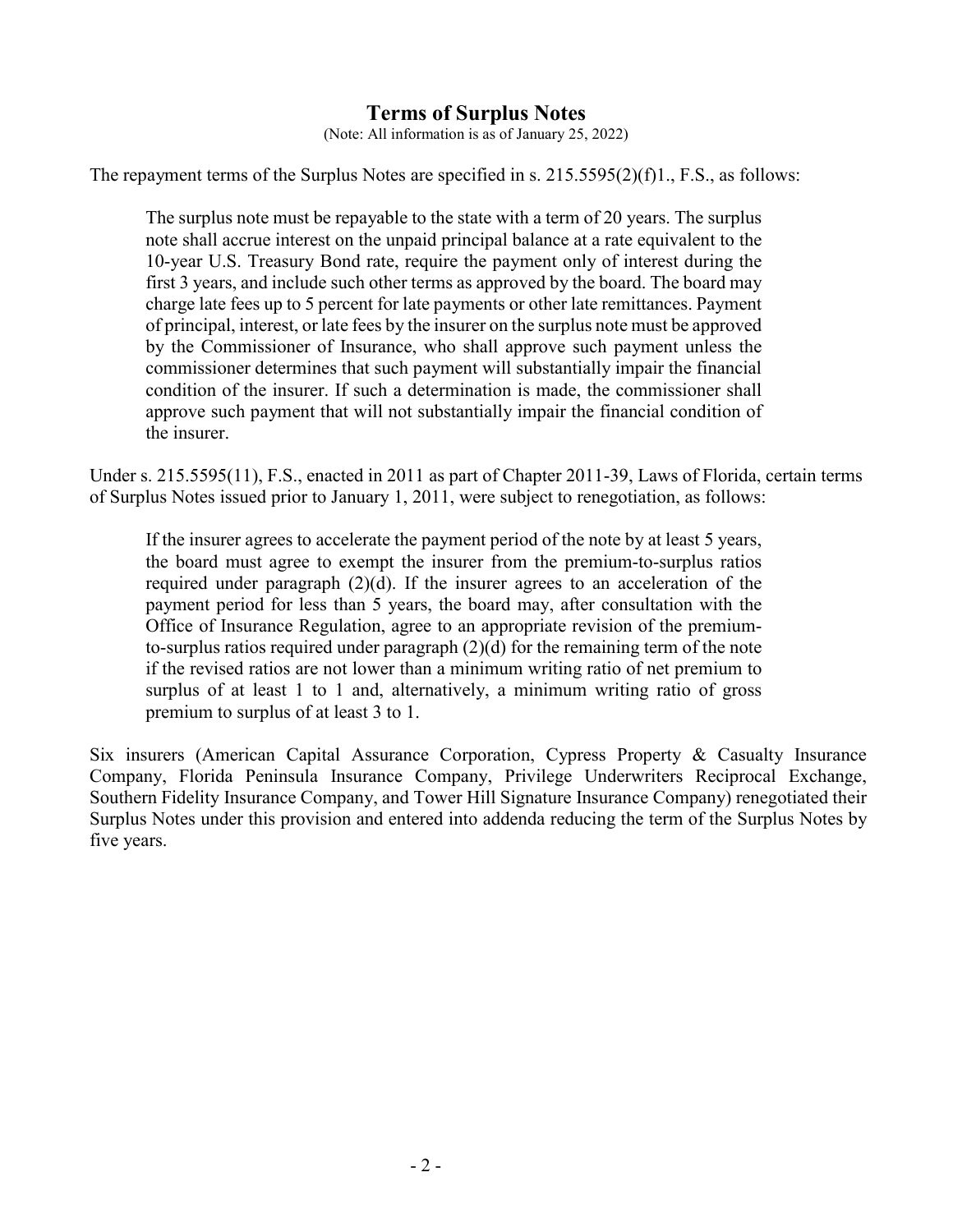# **TABLE 1**

|                                                 | Date of<br>Surplus | Amount of     | Amount<br>Contributed by | <b>Total Amount</b><br>of New |           |
|-------------------------------------------------|--------------------|---------------|--------------------------|-------------------------------|-----------|
| Companies Receiving a Surplus Note              | Note               | Surplus Note  | Insurer                  | Capital                       | Term Ends |
|                                                 |                    |               |                          |                               |           |
| American Capital Assurance Corporation          | 11/21/06           | \$25,000,000  | \$25,000,000             | \$50,000,000                  | see notes |
| American Integrity Insurance Company of Florida | 06/27/07           | \$7,000,000   | \$7,000,000              | \$14,000,000                  | 3/31/2027 |
| Cypress Property & Casualty Insurance Company   | 02/02/07           | \$20,500,000  | \$20,500,000             | \$41,000,000                  | Paid off  |
| First Home Insurance Company*                   | 06/27/07           | \$14,500,000  | \$29,000,000             | \$43,500,000                  | Paid off  |
| Florida Peninsula Insurance Company             | 01/03/07           | \$25,000,000  | \$25,000,000             | \$50,000,000                  | Paid off  |
| Modern USA Insurance Company***                 | 06/28/07           | \$7,000,000   | \$7,000,000              | \$14,000,000                  | 3/31/2027 |
| Olympus Insurance Company*                      | 06/28/07           | \$16,500,000  | \$33,500,000             | \$50,000,000                  | Paid off  |
| Privilege Underwriters Reciprocal Exchange*     | 06/13/07           | \$17,000,000  | \$34,000,000             | \$51,000,000                  | 3/31/2022 |
| Royal Palm Insurance Company **                 | 12/20/06           | \$25,000,000  | \$25,000,000             | \$50,000,000                  | Paid off  |
| Southern Fidelity Insurance Company             | 09/12/06           | \$25,000,000  | \$25,000,000             | \$50,000,000                  | Paid off  |
| St. Johns Insurance Company                     | 07/31/06           | \$20,000,000  | \$20,000,000             | \$40,000,000                  | 6/30/2026 |
| United Property & Casualty Insurance Company    | 09/22/06           | \$20,000,000  | \$20,000,000             | \$40,000,000                  | 6/30/2026 |
| Universal Property & Casualty Insurance Company | 11/09/06           | \$25,000,000  | \$25,000,000             | \$50,000,000                  | 9/30/2026 |
|                                                 |                    | \$247,500,000 | \$296,000,000            | \$543,500,000                 |           |

 ^ American Capital Assurance Corp was ordered into receivership on April 14, 2021, and a Proof of Claim has been filed for the outstanding balance of \$1,645,880.39

\*Companies applying after July 1, 2006

\*\*Now known as Tower Hill Signature Insurance Company

\*\*\*Now known as American Traditions Insurance Company

An amortization summary, showing interest rates, principal and interest payments, as well as the outstanding principal balance, is updated each quarter. The most recent summary is available on the Insurance Capital Build-Up Program website at

[https://www.sbafla.com/fsb/Home/InsuranceCapitalBuild-UpIncentiveProgram.aspx.](https://www.sbafla.com/fsb/Home/InsuranceCapitalBuild-UpIncentiveProgram.aspx)

#### *Principal*

Principal payments are made in equal quarterly installments, with due dates coinciding with interest payment dates (i.e., January 1, April 1, July 1, and October 1).

Total principal paid since inception of the program is \$223,595,701.64. The outstanding principal balance at January 25, 2022, is \$23,904,298.36. Principal payments not approved by OIR or deferred by OIR are reamortized over the remaining life of the Surplus Note.

#### *Interest*

The interest rate on the Surplus Notes is adjusted quarterly for the term of the Surplus Note based on the 10-year Constant Maturity Treasury rate. The interest rate is determined two business days prior to the payment date in order to set the rate for the following quarter. Additional interest may be charged to insurers failing to meet the minimum writing ratio, the minimum required surplus or failing to maintain a level of surplus and reinsurance sufficient to cover in excess of its 1-in-100 year probable maximum loss (further explained later).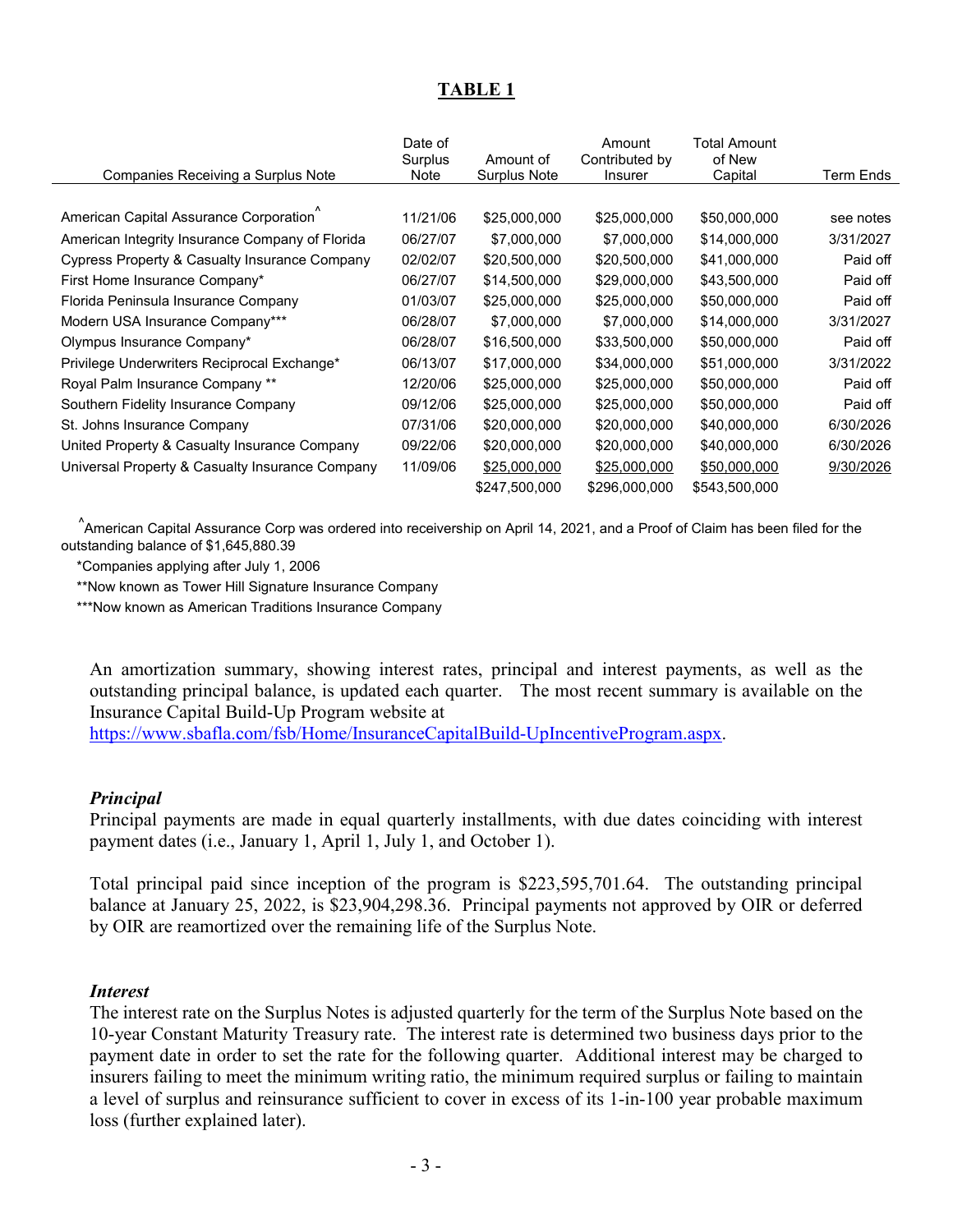The 10-year Constant Maturity Treasury rate has fluctuated from a low of 0.64% to a high of 5.22%, with the most recent four quarters ranging from 0.93 % to 1.73 %. Total interest paid since inception of the program is \$78,605,186.40.

Principal and interest payments received are invested in the SBA's Florida PRIME Account until transferred to Florida's General Revenue Fund.

# *Late Fees*

Section 215.5595(2)(f)1., F.S., gives the SBA the authority to charge five percent for late payments or other late remittances. There were no late fees charged during 2021.

# **Compliance**

Provisions of the Surplus Note and the Statute require each insurer to 1) meet minimum writing ratios, 2) maintain a minimum required surplus, and 3) maintain a level of surplus and reinsurance sufficient to cover in excess of its 1-in-100 year probable maximum loss ("PML"), as further detailed in the following sections. In order to monitor compliance with these requirements, the Surplus Note requires each company submit a quarterly written premium report (Form SBA 15-3) to the OIR and the SBA. Failure to submit the quarterly written premium report is considered a condition of default on the Surplus Note.

If an insurer is in default with the provisions of the Surplus Note, the consequences may include:

- Increasing the interest rate
- Accelerating the repayment of principal and interest
- Shortening the term of the Surplus Note
- Calling the Surplus Note and demanding full payment

A compliance report, showing each insurer's writing ratio(s) and compliance, as well as compliance with minimum required surplus and PML requirements, is prepared each quarter. The most recent compliance report is available on the Insurance Capital Build-Up Program website at [https://www.sbafla.com/fsb/Home/InsuranceCapitalBuild-UpIncentiveProgram.aspx.](https://www.sbafla.com/fsb/Home/InsuranceCapitalBuild-UpIncentiveProgram.aspx)

# *1) Writing Ratio*

The Statute, as originally enacted, required the insurer commit to a minimum writing ratio of net written premium to surplus of at least 2:1 for the life of the Surplus Note (except for an insurer writing only manufactured housing policies; American Integrity Insurance Company of Florida and American Traditions Insurance Company are the two insurers that meet this exception). For example, the insurer would need to write \$2 in premiums for every \$1 of surplus. In order to monitor compliance with this requirement, a section of the quarterly written premium report requires insurers to provide information on their direct premiums written, assumed premiums written, and ceded premiums. Each insurer's writing ratio is determined by OIR and certified quarterly to the SBA.

The Surplus Note recognized that due to an insurer's financial situation, the insurer might not be able to immediately achieve the 2:1 ratio without causing financial stress. As long as an insurer was in the process of aggressively implementing its business plan, a reasonable delay in reaching the 2:1 ratio was considered acceptable. For each insurer, language was incorporated in the Surplus Note to address this situation and provide the proper incentive to meet the goals of the Legislature. If the insurer did not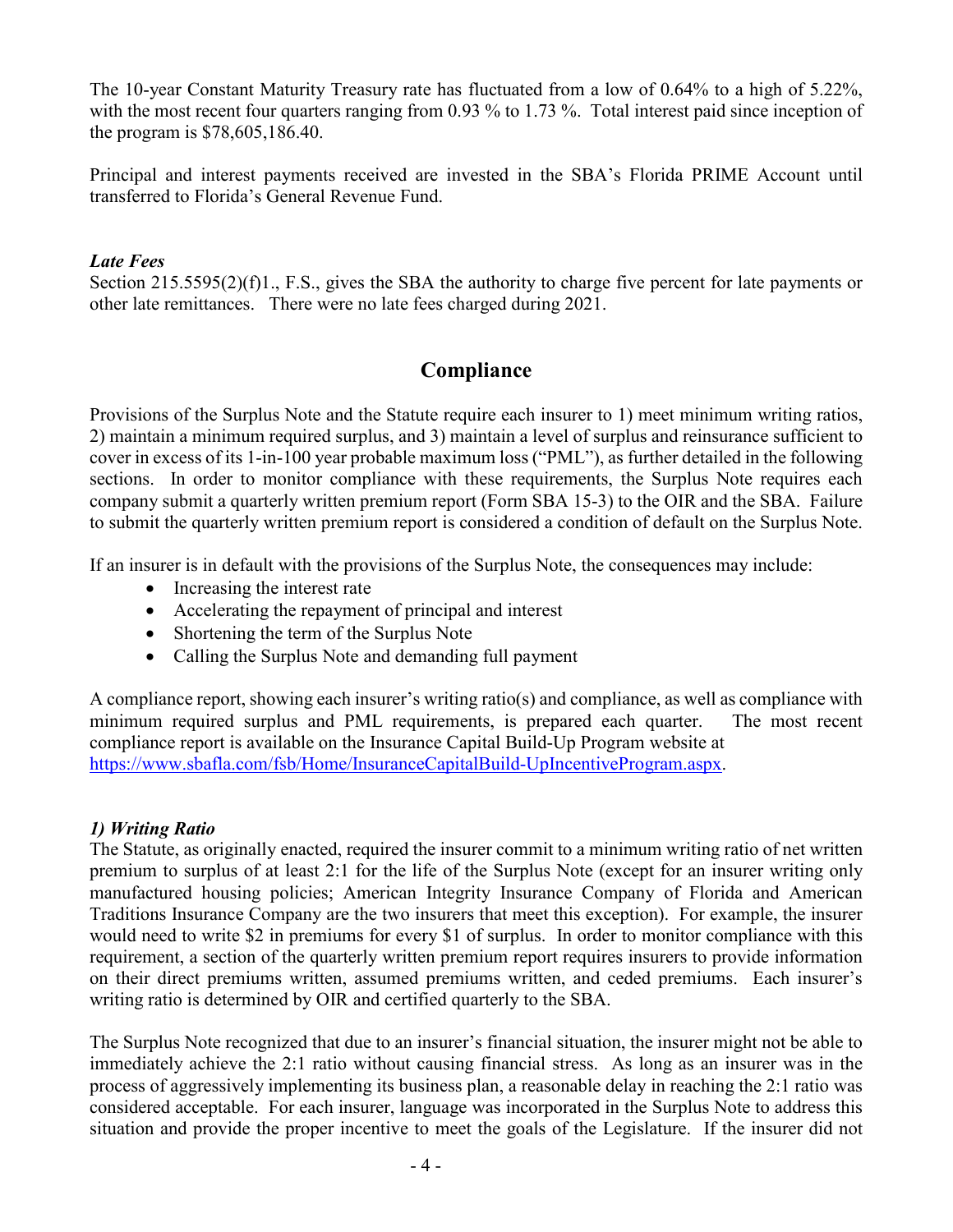meet the time frame required by the Surplus Note, the SBA and the insurer agreed to additional interest charges and/or repayment of a portion of the Surplus Note. Additional interest charges are 25 basis points or 450 basis points, depending on the degree the insurer is out of compliance. Several insurers were not able to meet the required minimum writing ratio by the agreed upon date and have paid additional interest charges. The compliance report indicates which companies were required to pay additional interest charges as a result of failing to meet the writing ratio requirements. No insurers have been required to repay a portion of the Surplus Note due to writing ratios.

The statute was amended in 2008 by Chapter 2008-66, Laws of Florida. The amended statute relaxed the writing ratio requirements (s. 215.5595(2)(d), F.S.), and allowed for renegotiation of the Surplus Notes (s. 215.5595(10), F.S.) for those insurers with existing Surplus Notes with the SBA. As a result, 11 Surplus Notes were renegotiated to incorporate the new time frames with the revised ratios. The law now allows for the meeting of either a net or gross writing ratio. The requirements were phased in over three calendar years. The phase in for the net writing ratio was 1:1 for the first year (2008), 1.5:1 for the second year, and 2:1 for the third year and beyond. The gross writing ratio was phased in over the three years as 3:1, 4.5:1, and 6:1.

Currently, all companies with an outstanding Surplus Note are in compliance with the minimum writing ratio provision of the Surplus Note, with the exception of American Capital Assurance Corporation, which was ordered into receivership on April 14, 2021.

## *2) Minimum Required Surplus*

As a condition of the Surplus Note, each insurer must maintain a minimum surplus which includes the Surplus Note proceeds and new capital equal to \$50 million (\$14 million for insurers writing only manufactured housing policies). In order to monitor compliance, a section of the quarterly written premium report requires insurers provide information on their total admitted assets, liabilities, and capital and surplus. Insurers not meeting the minimum required surplus for any quarter must provide a detailed explanation showing how the surplus was calculated and why it is below the required amount. If the insurer fails to meet the minimum required surplus, the insurer is considered to be in default on the loan except for the following circumstances:

- situations involving the payment of losses resulting from a catastrophic event or a series of events resulting in catastrophic losses
- situations where minimum required surplus is reduced as a result of the accounting treatment for deferred acquisition costs
- situations where minimum required surplus is reduced as a result of the repayment of principal on the Surplus Note

Currently, all companies with an outstanding Surplus Note are in compliance with the minimum required surplus provision of the Surplus Note, with the exception of American Capital Assurance Corporation, which was ordered into receivership on April 14, 2021.

### *3) 1-in-100 Year Probable Maximum Loss*

The 2008 amendment to the statute provided an additional condition of the Surplus Note:

The insurer must also commit to maintaining a level of surplus and reinsurance sufficient to cover in excess of its 1-in-100 year probable maximum loss, as